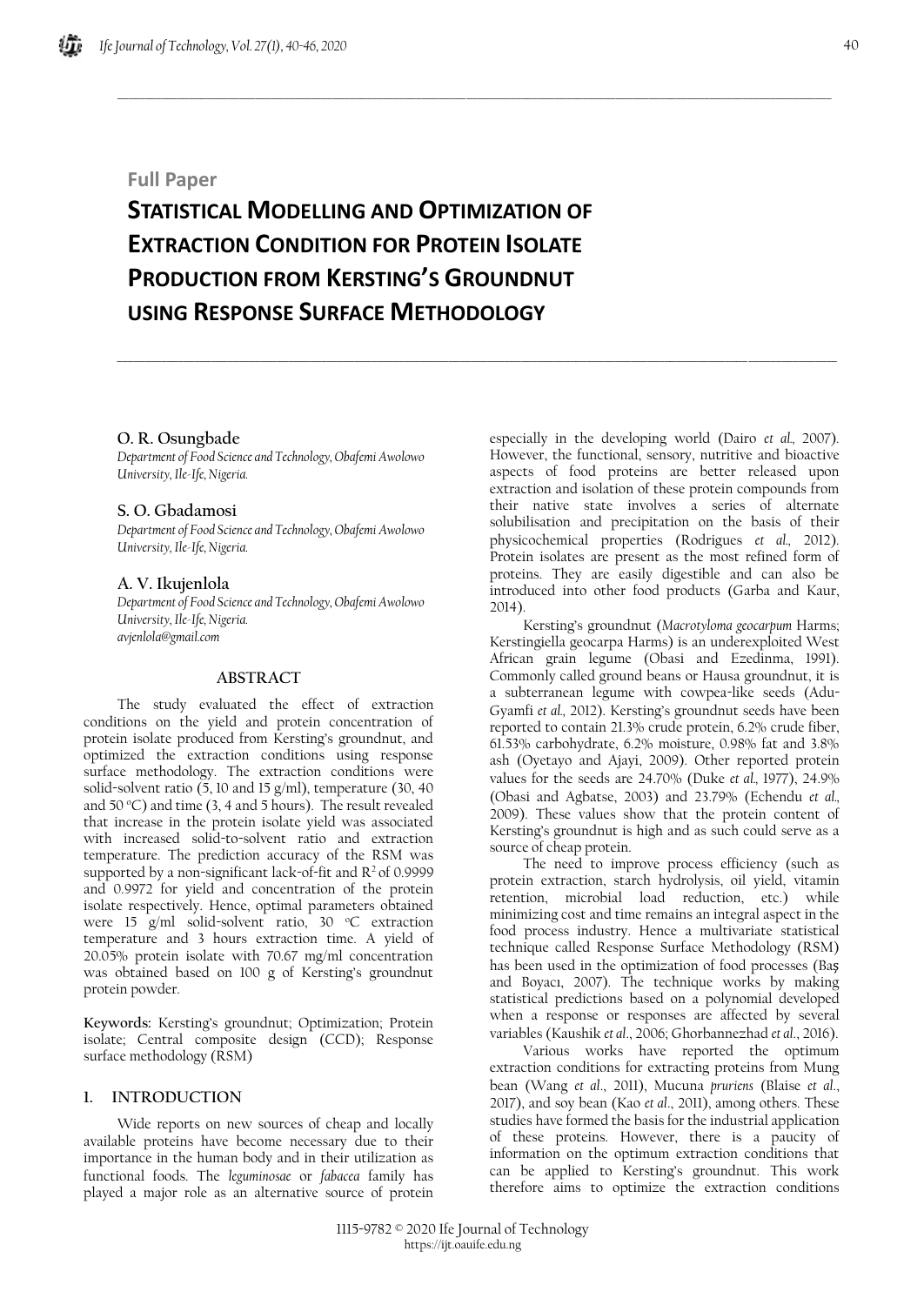(solid/solvent ratio, temperature and time) for the production of Kersting's groundnut protein isolate.

## **2. MATERIALS AND METHODS**

#### **2.1. Material**

Dried Kersting's groundnut seeds were purchased from a local market in Abakaliki, Ebonyi State, Nigeria and identified at the Department of Botany, Obafemi Awolowo University, Ile-Ife, Nigeria. The seeds were thereafter screened for dirt, pebbles and other foreign materials.

#### **2.2. Method**

#### *2.2.1. Preparation of defatted flour*

Kersting's groundnut defatted flour was prepared using a modified method of Sathe (1994) as described. The cleaned seeds were milled using a laboratory blender (VLC sapphire grinder, IS-4930, England) at speed 1.25 × 10<sup>-2</sup> ms<sup>-</sup> <sup>1</sup> and sieved through a 600 µm sieve (Laboratory test sieve, ISO0330-1, Endecotts Ltd, London, England). The resulting flour was subsequently defatted with cold (4 °C) acetone (flour-to-solvent ratio 1:5 w/v) with constant magnetic stirring provided. The slurry was filtered off and the defatted flour was desolventised by air-drying at room temperature. The dried flour was finally ground using a laboratory blender (VLC sapphire grinder, IS-4930, England) at speed 4 to obtain a homogenous defatted flour. The flour obtained was stored in an air-tight plastic bottle as defatted Kersting's groundnut flour and kept in a freezer at 4 °C until used.

#### *2.2.2. Protein isolate preparation*

Kersting's groundnut protein isolate was prepared by a method described by Gbadamosi *et al.* (2012). A known weight of the defatted flour was dispersed in an amount of distilled water to give the desired range of flour-to-liquid ratio (5 to 15 g/ml) for the RSM. The extraction proceeded with gentle stirring throughout the extraction time (3 to 4 hours) while maintaining constant temperature (30 to 50 ˚C) and pH 10 (most soluble pH). Non-solubilized materials were removed by centrifugation at 3500 × g for 10 min. The protein in the extract was precipitated by drop-wise addition of 0.1 N HCl with constant stirring until the pH was adjusted to pH 4.0 (least soluble pH). The mixture was then centrifuged at 3500 × g for 10 min using a centrifuge (MSE, Harrier 15/80, United Kingdom) in order to recover the protein. After separation of proteins by centrifugation, the precipitate was washed twice with distilled water. The precipitated protein was re-suspended in distilled water (two times the quantity of protein slurry) and the pH adjusted to 7.0 with 1 M NaOH, centrifuged and then freeze-dried as protein isolate.

#### **2.3. Experimental design for isolation of proteins from Kersting's groundnut**

Response Surface Methodology (RSM) was used to estimate the effect of three independent variables (solidsolvent ratio of 5, 10 and 15 g/ml; extraction temperature of 30, 40 and 50 ºC and extraction time of 3, 4 and 5 hours) on the conditions for obtaining optimum protein yield and concentration. The rotatable Central Composite Design (CCD) was employed to vary the independent variables at 5 levels (Table 1). The experiment generated 20 runs (8 factorial runs, 6 star runs and 6 centre points) in a completely randomized order. The experimental runs in coded forms as well as the responses are shown in their standard form in Table 2. Each experiment was done in triplicate and the response values were fitted by second order polynomial quadratic regression model (equation 1) so as to relate the responses to the independent variables.

$$
Y = bo + b1A + b2B + b3C + b12AB + b23BC + b13AC + b11A2 + b22B2 + b33C2
$$
 (1)

where; Y represents the dependent variable;  $b<sub>o</sub>$ , is the constant regression coefficient;  $b_1$ ,  $b_2$ , and  $b_3$  are the linear regression coefficients;  $b_{11}$ ,  $b_{22}$ , and  $b_{33}$  are the quadratic regression coefficients;  $b_{12}$ ,  $b_{23}$ , and  $b_{13}$  are the cross-product regression coefficients; while  $A$ ,  $B$  and  $C$  represent the coded values of the independent variables (solid-solvent ratio, extraction temperature and extraction time, respectively). To obtain the regression coefficients, analysis of variance (ANOVA) was carried out using Stat Ease Design-Expert version 10 software package, USA.

*Table 1: Experimental Process Variables and Levels for the Extraction of Protein Isolates from Kersting's Groundnut*

| Independent variables          |   | Code Range of values |  |                    |  |                      |  |
|--------------------------------|---|----------------------|--|--------------------|--|----------------------|--|
|                                |   |                      |  | $-\alpha$ -1 () +1 |  | $+\alpha$            |  |
| Solid/solvent ratio $(g/ml)$ A |   | 1.59 5 10 15 18.41   |  |                    |  |                      |  |
| Temperature $({}^{\circ}C)$    | B |                      |  |                    |  | 23.18 30 40 50 56.82 |  |
| Time(h)                        | C | 2318345              |  |                    |  | 5.68                 |  |

#### **3. RESULTS AND DISCUSSION**

#### **3.1. Experimental design and statistical analysis**

The results from the Central Composite Design showed that the variation in the experimental factors influenced both the experimental and predicted protein yield as well as the experimental and predicted protein concentration (Table 3). The values ranged between 16.93 to 21.00% and 16.92 to 21.00% for experimental and predicted yields respectively, while the experimental and predicted protein concentration recorded a range of 52.06 to 72.86% and 52.1 to 72.84% respectively. Wang *et al*. (2011) reported a much higher yield value of 77.60% for mung bean protein isolate. This could be due to differences in the anatomical structure of the two legumes. A close range between the experimental and predicted responses indicates the suitability of the polynomial to predict the extraction of protein isolate from Kersting's groundnut.

#### **3.2. Analysis of the model**

The proposed quadratic equations of the regression models for the yield and concentration of Kersting's groundnut protein isolate are shown in equations 2 and 3, respectively.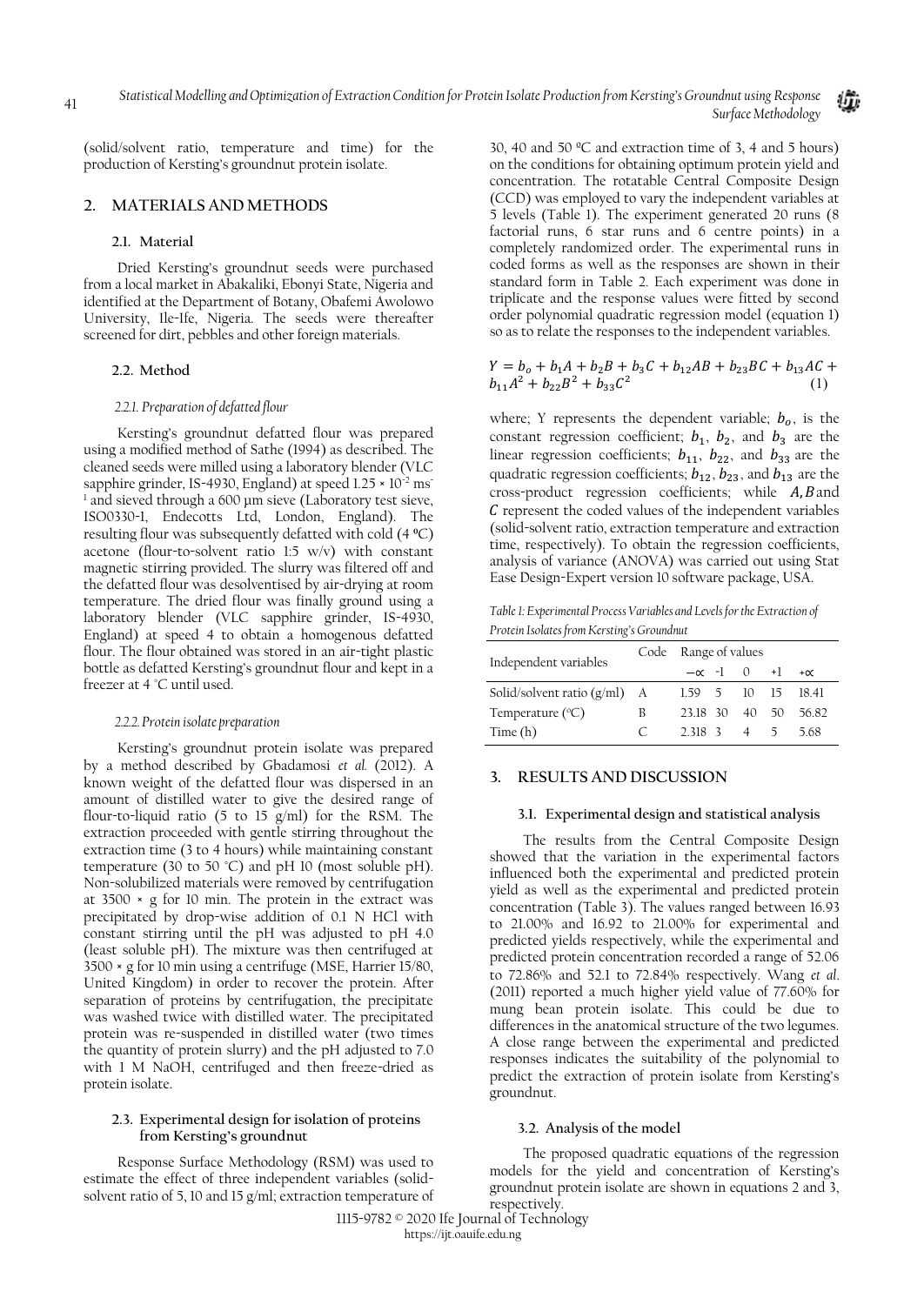| Isolates from Kersting's Groundnut |              |                |              |         |                  |  |  |
|------------------------------------|--------------|----------------|--------------|---------|------------------|--|--|
|                                    |              | <b>FACTORS</b> |              |         | <b>RESPONSES</b> |  |  |
|                                    | Solid /      |                |              |         |                  |  |  |
|                                    | solvent      | Extraction     |              |         | Protein          |  |  |
| Sample                             | ratio        | Temperature    | Extraction   | Average | concentration    |  |  |
| (Runs)                             | (g/ml)       | (°C)           | time (hr)    | yield   | (mg/ml)          |  |  |
| 1                                  | -1           | $-1$           | -1           | 18.47   | 72.86            |  |  |
| $\overline{2}$                     | 1            | $-1$           | -1           | 20.05   | 70.56            |  |  |
| 3                                  | -1           | 1              | -1           | 19.27   | 68.57            |  |  |
| $\overline{4}$                     | 1            | 1              | $-1$         | 21.00   | 52.06            |  |  |
| 5                                  | -1           | $-1$           | 1            | 17.41   | 61.26            |  |  |
| 6                                  | 1            | -1             | 1            | 17.64   | 72.35            |  |  |
| $\overline{7}$                     | -1           | 1              | 1            | 18.05   | 70.41            |  |  |
| 8                                  | 1            | 1              | 1            | 18.41   | 66.84            |  |  |
| 9                                  | $-1.682$     | $\Omega$       | $\Omega$     | 18.94   | 68.78            |  |  |
| 10                                 | 1.682        | $\Omega$       | $\Omega$     | 20.60   | 64.09            |  |  |
| $_{\rm ll}$                        | $\mathbf{0}$ | $-1.682$       | $\Omega$     | 17.39   | 70.74            |  |  |
| 12                                 | $\mathbf{0}$ | 1.682          | $\mathbf{O}$ | 18.71   | 62.87            |  |  |
| 13                                 | $\Omega$     | $\Omega$       | $-1.682$     | 19.95   | 65.71            |  |  |
| 14                                 | $\mathbf{0}$ | $\mathbf{0}$   | 1.682        | 16.93   | 67.16            |  |  |
| 15                                 | $\mathbf{0}$ | $\Omega$       | $\mathbf{0}$ | 18.20   | 65.71            |  |  |
| 16                                 | $\mathbf{0}$ | $\Omega$       | $\Omega$     | 18.25   | 65.71            |  |  |
| 17                                 | $\mathbf{0}$ | $\mathbf{0}$   | $\Omega$     | 18.19   | 66.29            |  |  |
| 18                                 | $\mathbf{0}$ | 0              | $\Omega$     | 18.19   | 65.71            |  |  |
| 19                                 | $\mathbf{0}$ | 0              | $\mathbf{0}$ | 18.20   | 65.88            |  |  |
| 20                                 | $\mathbf{0}$ | 0              | $\mathbf{0}$ | 18.19   | 65.71            |  |  |

*Table 2: Design in Coded Units and Responses for Extracting Protein* 

## **3.3. Analysis of the model**

The proposed quadratic equations of the regression models for the yield and concentration of Kersting's groundnut protein isolate are shown in equations 2 and 3, respectively.

 $Yield = +18.20 + 0.49A + 0.39B - 0.90C + 0.036AB 0.34AC - 0.045BC + 0.55A^2 + 0.054B^2 + 0.084C^2$  (2)

 $Concentration = +65.83 - 1.40A - 2.37B + 0.68B 3.61AB + 3.29AC + 3.30BC + 0.27A^2 + 0.40B^2 + 0.27C^2$ (3)

where A indicates solid/solvent ratio (g/ml); B indicates extraction temperature (ºC); and C indicates extraction time (hour). The regression equation illustrates the influence (either positively or negatively) each variable had on the selected response. Variables with positive signs influenced the response positively while those with negative signs influenced the responses negatively. Hence, from the equation, variable C (extraction time) had the most significant influence on the yield of the protein isolate, although the negative sign indicates an inverse relationship. That is, the yield of protein isolate reduced as the extraction time increased. For the concentration on the other hand, one of the interactive terms, that is, AB (combination of solid/solvent ratio and extraction temperature) had the most significant effect but also in the opposing direction.

On a general note, the linear terms (A, B and C) had a stronger effect on the yield of the protein isolate than the interactive (AB, AC and BC) and the quadratic terms  $(B<sup>2</sup>)$ and  $C<sup>2</sup>$ ), while the interactive terms (AB, AC and BC) had the strongest effect on the protein concentration of the isolate than the linear (A, B and C) and the quadratic  $(A^2, A^2)$  $B<sup>2</sup>$  and  $C<sup>2</sup>$ ) terms.

The analysis of variance (ANOVA) generated for the multiple regression models is presented in Table 4. The fitness and adequacy of the models were judged based on coefficient of determination  $(R^2)$  and the significance of lack-of-fit. From this study, the  $\mathbb{R}^2$  and adjusted  $\mathbb{R}^2$  (Adj R2 ) values obtained for protein yield were 0.9999 and

*Table 3: Effect of Processing Variables on the Experimental and Predicted Responses of Kersting's Groundnut Protein Isolate Extraction*

| IJ             | ◡       |                |            | <b>L</b>     | $\circ$   |                  |               |
|----------------|---------|----------------|------------|--------------|-----------|------------------|---------------|
|                |         | <b>FACTORS</b> |            |              |           | <b>RESPONSES</b> |               |
|                | Solid / |                |            |              |           | Experimental     | Predicted     |
|                | solvent | Extraction     |            | Experimental |           | Protein          | Protein       |
| Sample         | Ratio   | temperature    | Extraction | yield        | Predicted | concentration    | concentration |
| runs           | (g/ml)  | (°C)           | time (hr)  | (%)          | yield (%) | (mg/ml)          | (mg/ml)       |
| la             | 10      | 40             | 4          | 18.19        | 18.20     | 65.71            | 65.83         |
| $\overline{2}$ | 10      | 56.82          | 4          | 18.71        | 18.71     | 62.87            | 62.96         |
| 3              | 15      | 30             | 3          | 20.05        | 20.05     | 70.56            | 70.67         |
| 4a             | 10      | 40             | 4          | 18.19        | 18.20     | 66.29            | 65.83         |
| 5              | 10      | 40             | 5.68       | 16.93        | 16.92     | 67.16            | 67.72         |
| 6              | 5       | 50             | 5          | 18.05        | 18.04     | 70.41            | 70.09         |
| 7              | 10      | 40             | 2.32       | 19.95        | 19.96     | 65.71            | 65.45         |
| 8a             | 10      | 40             | 4          | 18.19        | 18.20     | 65.71            | 65.83         |
| 9              | 5       | 30             | 3          | 18.47        | 18.46     | 72.86            | 72.84         |
| 10             | 15      | 50             | 5          | 18.41        | 18.42     | 66.84            | 66.64         |
| $_{11}$        | 5       | 50             | 3          | 19.27        | 19.26     | 68.57            | 68.71         |
| 12             | 10      | 23.18          | 4          | 17.39        | 17.39     | 70.74            | 70.94         |
| 13             | 15      | 30             | 5          | 17.64        | 17.65     | 72.35            | 72.00         |
| 14             | 15      | 50             | 3          | 21.00        | 21.00     | 52.06            | 52.10         |
| 15a            | 10      | 40             | 4          | 18.20        | 18.20     | 65.88            | 65.83         |
| 16             | 5       | 30             | 5          | 17.41        | 17.42     | 61.26            | 61.01         |
| 17             | 18.41   | 40             | 4          | 20.60        | 20.59     | 64.09            | 64.22         |
| 18             | 1.59    | 40             | 4          | 18.94        | 18.94     | 68.78            | 68.95         |
| 19a            | 10      | 40             | 4          | 18.20        | 18.20     | 65.71            | 65.83         |
| 20a            | 10      | 40             | 4          | 18.25        | 18.20     | 65.71            | 65.83         |

*a = centre points*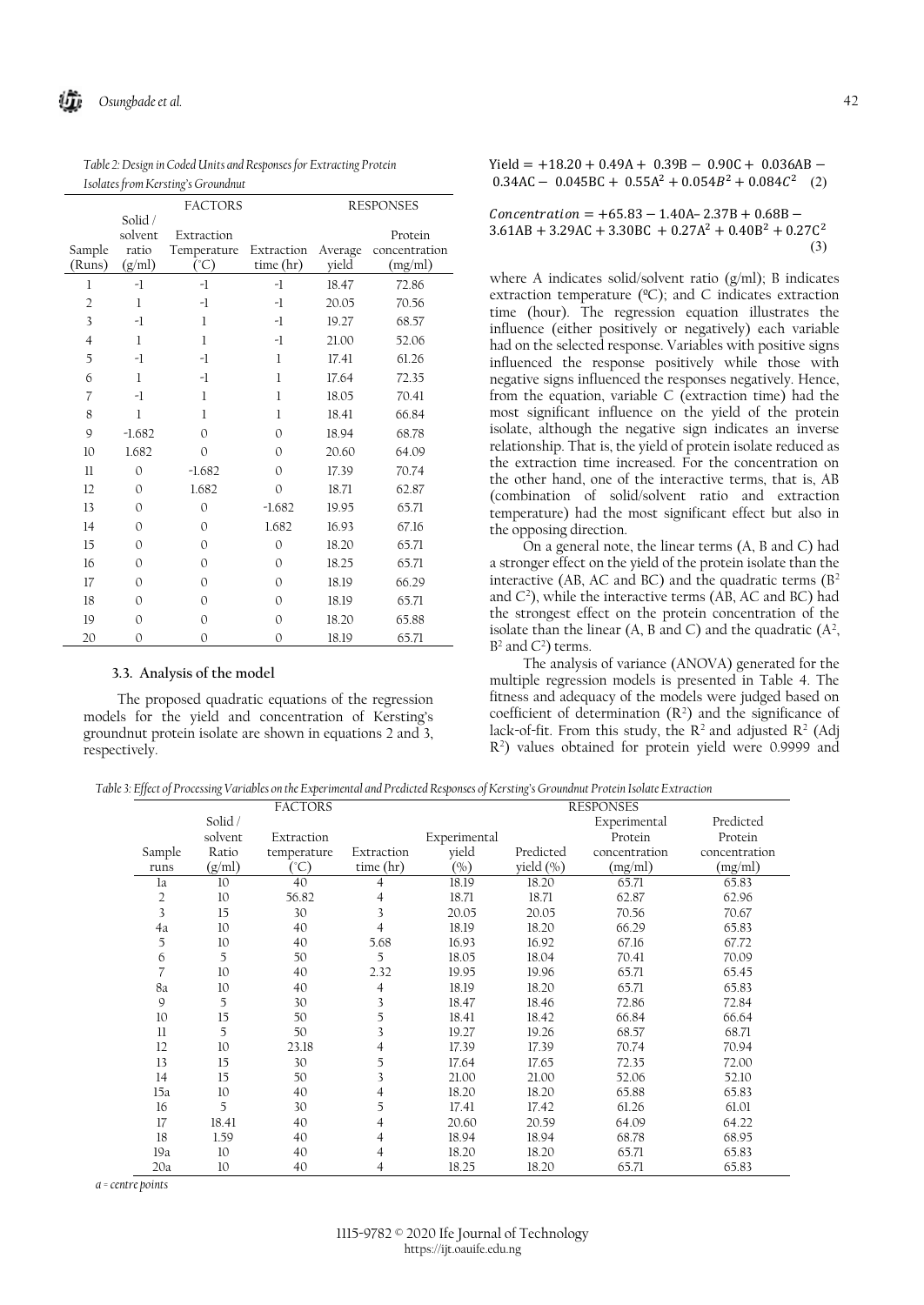| J                   | $\mathbf{r}$<br>$\overline{J}$<br>∼ |          | $\circ$              |                     |         |                                          |         |                            |
|---------------------|-------------------------------------|----------|----------------------|---------------------|---------|------------------------------------------|---------|----------------------------|
|                     |                                     |          | Yield of Isolate (%) |                     |         | Protein Concentration of Isolate (mg/ml) |         |                            |
|                     | Sum of                              | Mean     |                      | P-value Prob        | Sum of  | Mean                                     |         | P-value $Prob \rightarrow$ |
| Source              | Squares                             | Square   | F Value              | $\rightarrow$ F     | Squares | Squares                                  | F Value | F                          |
| Model               | 22.12                               | 2.46     | 7480.88              | $0.0001*$           | 391.91  | 43.55                                    | 395.76  | $0.0001*$                  |
| A                   | 3.29                                | 3.29     | 10019.5              | $0.0001*$           | 26.95   | 26.95                                    | 244.94  | $0.0001*$                  |
| B                   | 2.12                                | 2.12     | 6441.13              | $0.0001*$           | 76.86   | 76.86                                    | 698.51  | $0.0001*$                  |
| $\mathsf{C}$        | 11.16                               | 11.16    | 33971.16             | $0.0001*$           | 6.26    | 6.26                                     | 56.86   | $0.0001*$                  |
| AB                  | 0.01                                | 0.01     | 31.28                | $0.0002*$           | 104.26  | 104.26                                   | 947.53  | $0.0001*$                  |
| AC                  | 0.92                                | 0.92     | 2798.03              | $0.0001*$           | 86.63   | 86.63                                    | 787.3   | $0.0001*$                  |
| BC                  | 0.016                               | 0.016    | 48.94                | $0.0001*$           | 87.33   | 87.33                                    | 793.64  | $0.0001*$                  |
| $A^2$               | 4.41                                | 4.41     | 13428.66             | $0.0001*$           | 1.02    | 1.02                                     | 9.29    | $0.0123*$                  |
| B <sup>2</sup>      | 0.041                               | 0.041    | 126.24               | $0.0001*$           | 2.26    | 2.26                                     | 20.5    | $0.0011*$                  |
| C <sup>2</sup>      | 0.1                                 | 0.1      | 308.26               | $0.0001*$           | 1.03    | 1.03                                     | 9.32    | $0.0122*$                  |
| Residual            | 3.29E-03                            | 3.29E-04 |                      |                     | 1.1     | 0.11                                     |         |                            |
| Lack of Fit         | 5.98E-04                            | 1.20E-04 | 0.22                 | $0.9376**$          | 0.83    | 0.17                                     | 3.09    | $0.1208**$                 |
| Pure Error          | 2.69E-03                            | 5.37E-04 |                      |                     | 0.27    | 0.054                                    |         |                            |
| Cor Total           | 22.12                               |          |                      |                     | 393.01  |                                          |         |                            |
| R <sup>2</sup>      | 0.9999                              |          |                      | R <sup>2</sup>      | 0.9972  |                                          |         |                            |
| Adj $R^2$           | 0.9997                              |          |                      | Adj $R^2$           | 0.9947  |                                          |         |                            |
| Pred $\mathbb{R}^2$ | 0.9996                              |          |                      | Pred $\mathbb{R}^2$ | 0.9829  |                                          |         |                            |

*Table 4: ANOVA for Response Surface Quadratic model of Kersting's Groundnut Protein Isolate Extraction*

0.9997 respectively while the  $R^2$  and adjusted  $R^2$  values obtained for concentration were 0.9972 and 0.9947, respectively. The nearness of the  $R^2$  values to unity shows the statistical significance ( $p \triangleleft 0.05$ ) of the model (Kumar *et al.*, 2016). A lower  $\mathbb{R}^2$  value of 0.95 was reported by Kalaydzhiev *et al.* (2019) for the extraction of rapeseed protein. Also, in agreement with the fitness of the model is the closeness between the  $\mathbb{R}^2$  and adjusted  $\mathbb{R}^2$  (which is the adjusted value for  $R^2$  after removal of irrelevant terms). The lack-of-fit values (a measure the model's accuracy) obtained in this study were non-significant values of 0.9376 and 0.1208 for the protein yield and concentration, respectively. This also indicates the desirability and appropriateness of the model in describing the response surface (Kao *et al.,* 2011).

## **3.4. Effects of Process Variables on the Protein Yield and Concentration of Kersting's Groundnut**

#### *3.4.1. Single factor effects*

Although the variables were involved in multiple interactions with one another, Figures 1(a to c) and 2 (a to c) explain the individual effect of a single variable on the response. From the model, extraction time (1a) has an inverse relationship with the protein yield of Kersting's groundnut while extraction temperature (1b) and solid-tosolvent ratio (1c) show a direct effect on the yield.

Figures 2a to 2c show the single effect of each of the variables on the protein concentration of Kersting's groundnut. The protein concentration of Kersting's groundnut increased with increasing extraction time (2a), while the concentration reduced as extraction temperature (2b) solid-to-solvent ratio (2c) increased.

Űù.

#### *3.4.2.Interactive effects*

The contour plots were used to show the influence of the independent variables on the yield (Figures 3a, 3b and 3c) and concentration (Figures 4a, 4b and 4c) of Kersting's groundnut protein isolate. The plot revealed the effects of two of the independent variables on each of the dependent variables while the third was held constant. The yield of Kersting's groundnut protein isolate increases as the combined effect of temperature and solid-to-solvent ratio increases (Figure 3a). Figure 3b and 3c also depict increased yield in protein isolate as the interaction between time and temperature as well as that between time and solid-to solvent ratio decreased.

Figure 4a shows that the interaction between solidto-solvent ratio and temperature (4a) had a negative effect on the concentration of Kersting's groundnut protein isolate. Also, the concentration of Kersting's groundnut protein isolate exhibited a direct relationship. That is, increases as the combined effect of temperature and time (Figure 4b) as well as that of time and solid-to-solvent ratio (4c) increases.



43 1115-9782 © 2020 Ife Journal of Technology https://ijt.oauife.edu.ng *Figures 1 (a -c): Single Factor Effect of Process Variable on Protein Yield of Kersting's Groundnut Protein Isolate*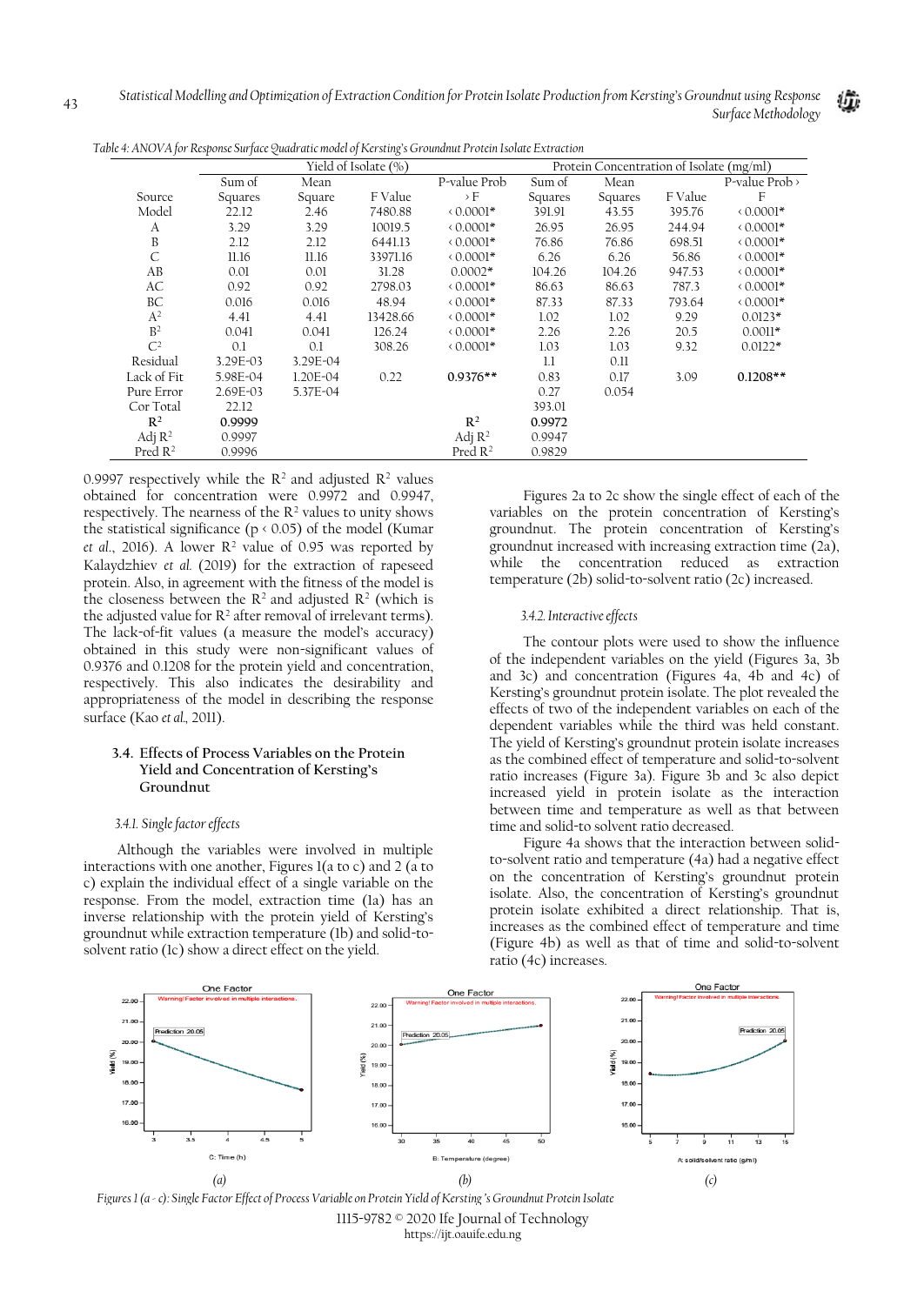

*Figures 2 (a -c): Single Factor Effect of Process Variable on Protein Concentration of Kersting's Groundnut Protein Isolate*



*Figures 3a-c: Contour Plots for the Interactive Effect of Process Variable on the Yield of Kersting's Groundnut Protein Isolate*



*Figures 4a-c: Contour Plots for the Interactive Effect of Process Variable on of the Concentration of Kersting's groundnut Protein Isolate*

<sup>1115-9782 © 2020</sup> Ife Journal of Technology https://ijt.oauife.edu.ng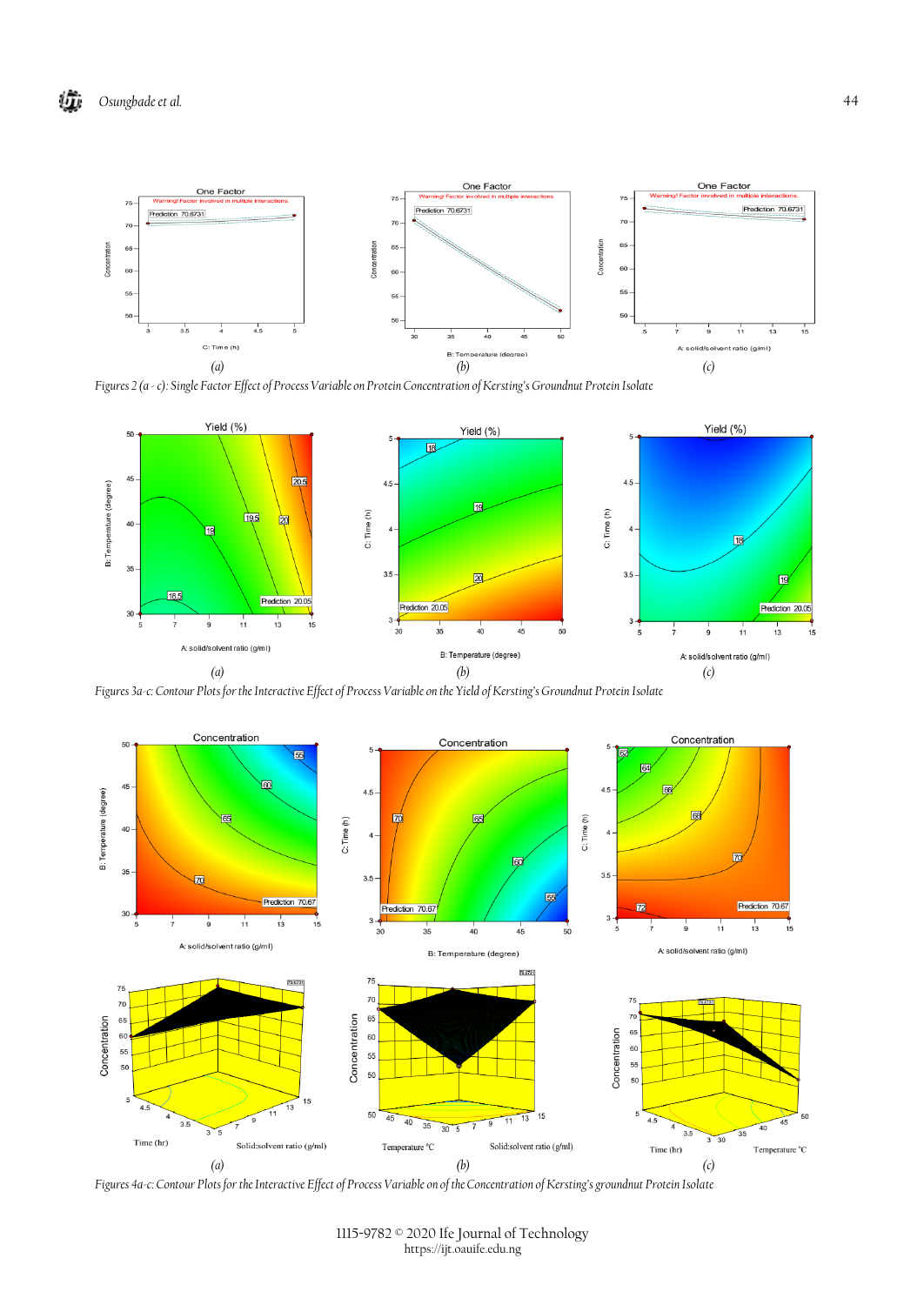Using the central composite design expert based on the values from the quadratic regression model, a selection of process variables that maximized the protein yield and content of Kersting's groundnut protein isolate is presented in Table 5. It shows the respective variable combination; their yield, protein content and the degree of desirability. The highlighted process conditions (Serial No. 1 in Table 5) which correlates with experimental run No. 3 (from Table 3) recorded the highest degree of desirability (0.828).

In other words, for optimum extraction of Kersting's groundnut protein isolate, a combination of 15 g/ml solidsolvent ratio, 30 °C extraction temperature and 3 hours extraction time generated the highest level of desirability value of 0.828. This implies a lower limit for extraction temperature, lower limit for extraction time and upper limit for solid-solvent concentration favoured the protein yield and concentration. That is, the optimization of the extraction process is based majorly on energy and time conservation. An upper limit flour-to-solvent ratio has also been reported to favour the optimization of defatted custard apple seed (Kumar *et al*., 2016) while Blaise *et al*. (2017) stated that lower limit temperature (27 ºC) resulted in optimized protein yield (40.07%) for *Mucuna pruriens.*  Wang *et al*. (2011) also reported optimized conditions of 10% solid-liquid ratio, 31.74% extraction temperature and 33.24 mins extraction time for mung beans protein isolate. Also reported by Meshkani *et al*. (2016) for tomato seed are optimization conditions of 1:40 solid-powder ratio, 37.73 <sup>o</sup>C extraction temperature and 60 mins extraction time.

## **3.5. Validation of the model**

In order to test the suitability of the developed model, an experiment was carried out (in triplicate) using the optimum process conditions of the variables to validate the experimental and predicted values of the responses. The experimental procedure resulted in protein isolate yield of 19.94% and concentration of 69.61 mg/ml both of which are in close range with those from the model (20.05% and 70.67 mg/ml) as shown in Table 5. Hence, the model is reliable.

## **4. CONCLUSION**

The extraction of protein isolate from Kersting's groundnut is dependent on ratio of flour-to-water, extraction time and extraction temperature used in the process. According to the model, extraction of protein isolate with optimal yield and concentration from Kersting's groundnut can be achieved through a combination of 15 g/ml solid-solvent ratio,  $30^{\circ}$ C extraction temperature and 3 hours extraction time. A yield of 20.05% protein isolate with 70.67 mg/ml concentration was obtained based on 100 g of Kersting's groundnut protein powder.

## **ACKNOWLEDGEMENT**

The authors are grateful to the Department of Food Science and Technology, Obafemi Awolowo University, Ile-Ife for the support received in terms of laboratory facilities.

## **CONFLICT OF INTERESTS**

Authors have declared no conflicting interests.

## **FUNDING/GRANTS**

This research did not receive any specific grant from any funding agency in the public, commercial, or not-forprofit sectors.

# **REFERENCES**

- Adu-Gyamfi, R., Israel, K. D. and Juliana, L., Evaluation of growth and yield potential of genotypes of Kersting's groundnut (*Macrotyloma geocarpum* harms) in Northern Ghana. International Research Journal of Agricultural Science and Soil Science. 2(12):509-515, 2012.
- Baş, D., and Boyacı, İ. H., Modeling and optimization I: usability of response surface methodology. Journal of Food Engineering, 78(3), 836–845, 2007.
- Blaise, K., Clémence, B., Nicolas, N. Y. and Richard K., Production of *Mucuna pruriens* (Var. *Utilis*) proteins isolates using central composite design and effect of drying techniques on

*Table 5: Numerical Optimisation Solution for Kersting's Groundnut Protein Isolate*

| No          | , , , , , , , , , , , , ,<br>Solid:solvent ratio | Extraction  | Extraction | Gross | protein       | Desirability |
|-------------|--------------------------------------------------|-------------|------------|-------|---------------|--------------|
|             | (g/ml)                                           | temperature | time       | Yield | concentration |              |
|             |                                                  | (°C)        | (h)        | (%)   | (mg/ml)       |              |
|             | 15.00                                            | 30.00       | 3.00       | 20.05 | 70.67         | $0.828*$     |
| 2           | 14.96                                            | 30.00       | 3.00       | 20.03 | 70.68         | 0.826        |
| 3           | 15.00                                            | 30.14       | 3.00       | 20.06 | 70.54         | 0.826        |
| 4           | 15.00                                            | 30.01       | 3.01       | 20.03 | 70.67         | 0.826        |
| 5           | 14.91                                            | 30.00       | 3.00       | 20.01 | 70.68         | 0.823        |
| 6           | 15.00                                            | 30.32       | 3.00       | 20.07 | 70.35         | 0.823        |
|             | 15.00                                            | 30.00       | 3.032      | 20.00 | 70.68         | 0.822        |
| 8           | 14.85                                            | 30.00       | 3.00       | 19.99 | 70.69         | 0.820        |
| 9           | 15.00                                            | 30.09       | 3.03       | 20.01 | 70.59         | 0.820        |
| 10          | 15.00                                            | 30.52       | 3.00       | 20.08 | 70.15         | 0.820        |
| $_{\rm ll}$ | 15.00                                            | 30.00       | 3.06       | 19.97 | 70.68         | 0.818        |
| 12          | 14.77                                            | 30.00       | 3.00       | 19.96 | 70.70         | 0.817        |
| 13          | 15.00                                            | 30.00       | 3.07       | 19.96 | 70.68         | 0.816        |
| 14          | 15.00                                            | 30.00       | 3.07       | 19.95 | 70.68         | 0.815        |
| 15          | 14.63                                            | 30.00       | 3.00       | 19.91 | 70.72         | 0.810        |

*\*= Selected*